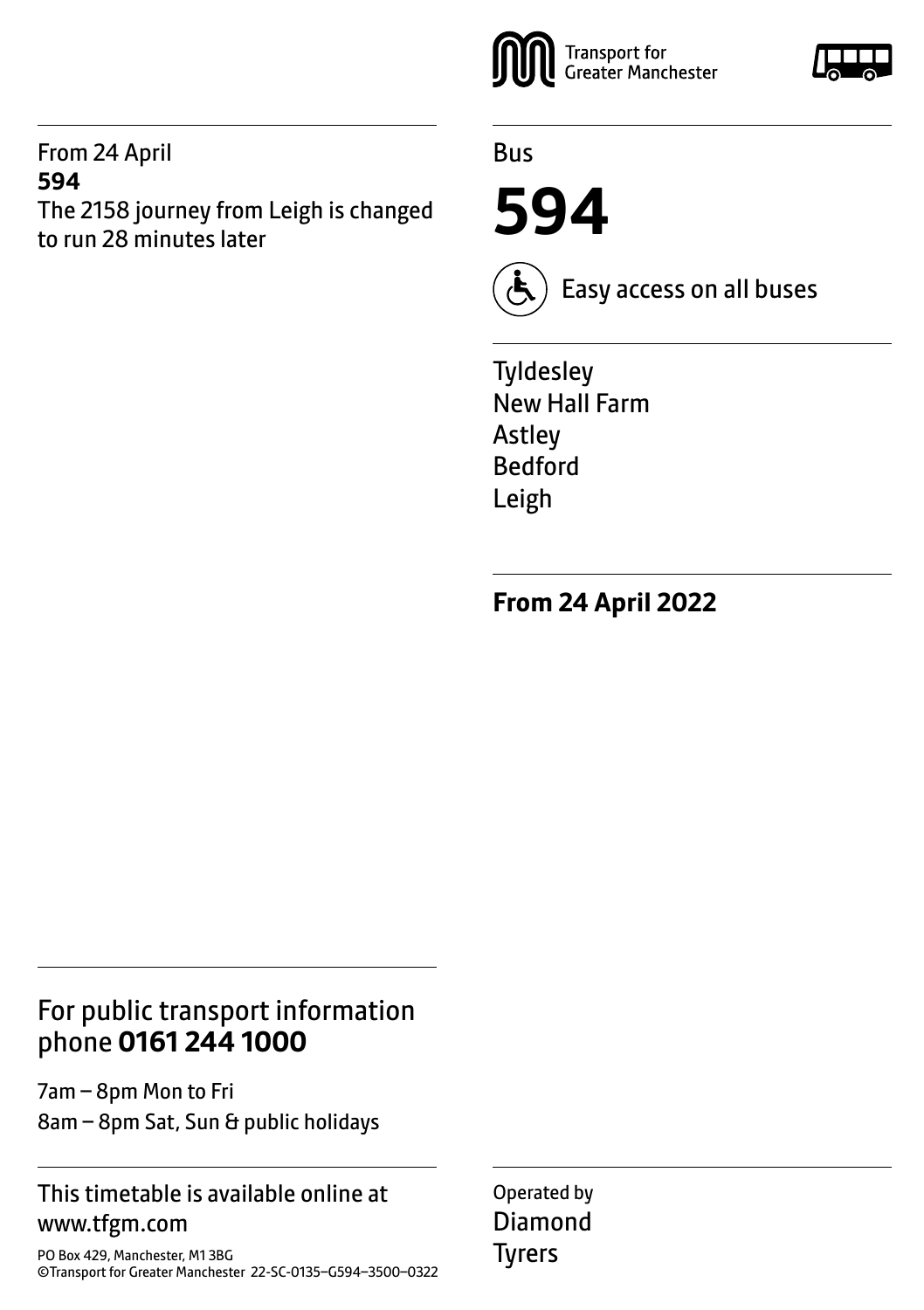# Additional information

## Alternative format

To ask for leaflets to be sent to you, or to request large print, Braille or recorded information phone 0161 244 1000 or visit www.tfgm.com

## Easy access on buses



 Journeys run with low floor buses have no steps at the entrance, making getting on and off easier. Where shown, low floor buses have a ramp for access and a dedicated space for wheelchairs and pushchairs inside the bus. The bus operator will always try to provide easy access services where these services are scheduled to run.

# Using this timetable

Timetables show the direction of travel, bus numbers and the days of the week. Main stops on the route are listed on the left. Where no time is shown against a particular stop, the bus does not stop there on that journey. Check any letters which are shown in the timetable against the key at the bottom of the page.

## Where to find information about service changes

www.tfgm.com Bus station posters Leaflets from outlets.

# Tickets and information

Bus companies offer a range of tickets for use on their own buses. For travel on any service in the County, use System One tickets, including DaySaver. Travelshops provide tickets, information and journey planning advice on buses, trains and trams for work and pleasure.

# Using the 24 hour clock

Times are shown in four figures. The first two are the hour and the last two are the minutes.

0753 is 53 minutes past 7am 1953 is 53 minutes past 7pm



## Operator details

#### **Diamond**

Weston Street Bolton BL3 2AW Telephone 01204 937535 Email commentsdiamondbusnorthwest@rotala.co.uk www.diamondbuses.com

**Tyrers** 168 Chorley Road Adlington **Chorley** Lancashire PR6 9LQ Telephone 01257 480979

## **Travelshops**

### **Leigh Bus Station**

Monday to Friday 7am to 5.30pm Saturday 8.30am to 1.15pm and 2pm to 4pm Sunday\* Closed \*Including public holidays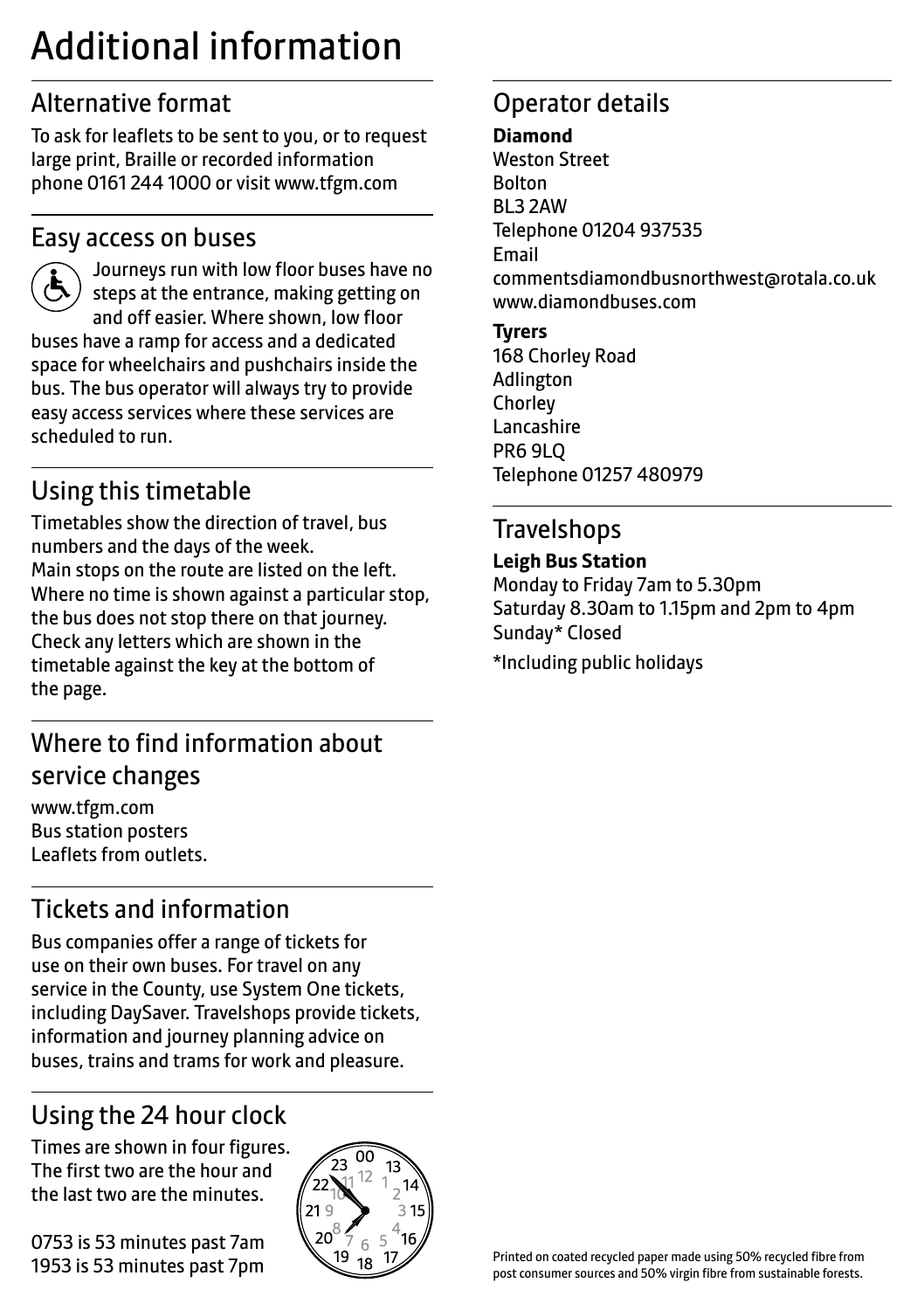# **594**

## Key

- Bus route
- Direction of travel
- **BEE** Saturday daytimes only
- Bus station/connection point
- **Hospital**
- 594 Terminus



Contains Ordnance Survey data ©Crown copyright and database right 2010 ©0100022610 Transport for Greater Manchester 2022 Transport for Greater Manchester uses reasonable endeavours to check the accuracy of information published and to publish changes to information in a timely manner. In no event will Transport for Greater Manchester be liable for any loss that may arise from this information being inaccurate.

**Tyldesley**